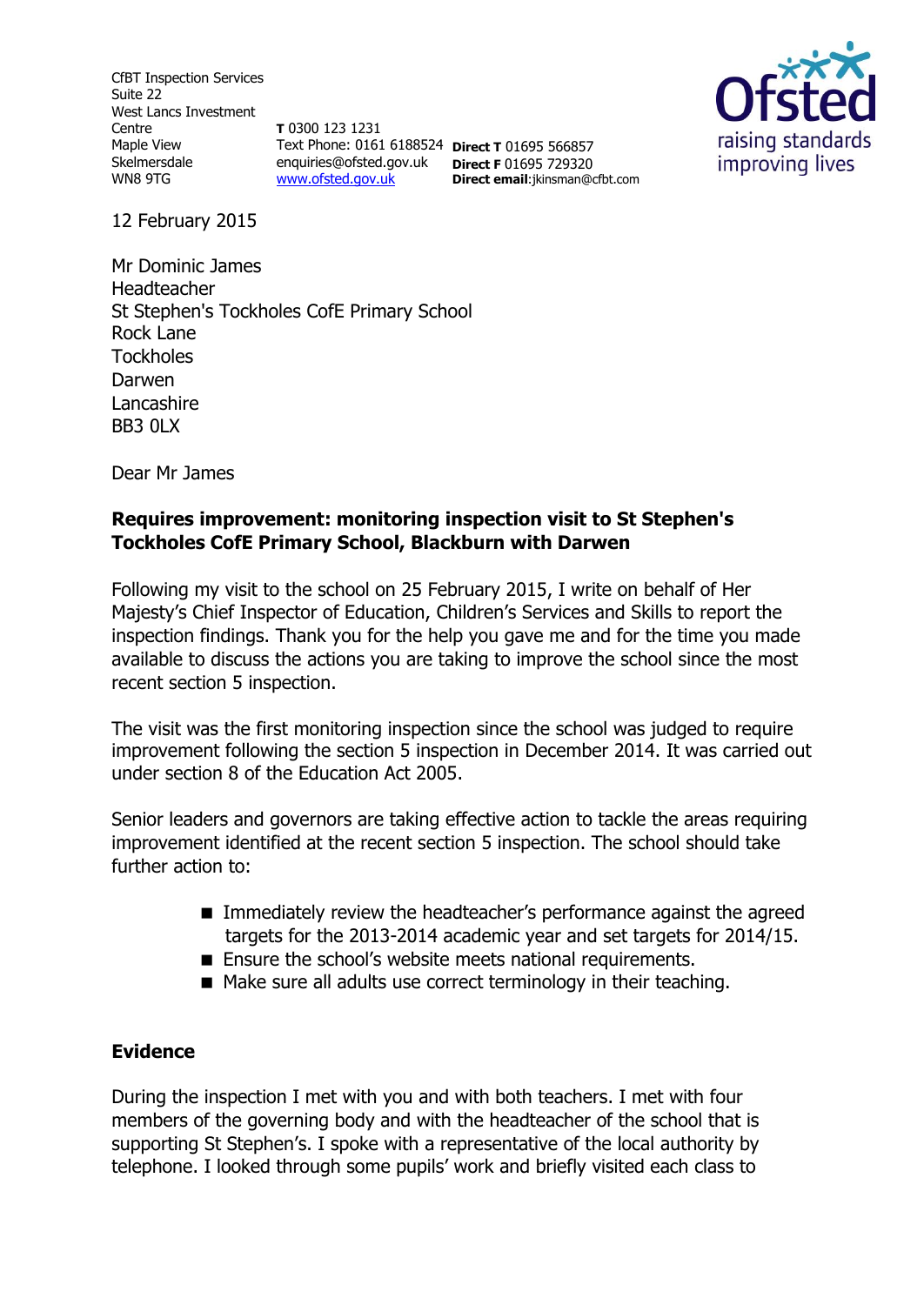

observe some teaching. I read through some reports of visit from local authority and diocesan officers.

### **Main findings**

Since the inspection you have reviewed the school's spending of the pupil premium grant. You have organised an external review to be led by the headteacher of a school that was judged to be outstanding at its most recent inspection.

The governing body has appointed new governors to strengthen its ability to support and challenge the school. In addition, members meet more frequently and have improved communication and information sharing. As a result, governors are now fully aware of what is happening in the school. The governors have been working their way through the action plan which was drawn up as a result of the external review conducted by a National Leader in Governance. The relationship the governing body has with the local authority has improved significantly and as a result the school is making full use of the local authority's resources and expertise.

Despite these positive developments the governing body still has not established a system to make sure all of its statutory duties have been met. The website for example does not fully meet national requirements. It is a statutory duty for the governing body to set and review targets for the headteacher's performance management annually. The targets for last academic year still have not been reviewed. This is unacceptable. Governors should immediately review the headteacher's previous targets, set targets for the current academic year and put inplace a performance management system that will not allow this situation to arise again.

Pupils' work and the most recent assessments indicate they are making quicker progress in reading, writing and mathematics. There is an issue with adults correct use of terminology. In one class in English the term 'bossy' verbs was used while in the other class the correct term of 'imperative' verbs was used. Similarly, in pupils' books in one class the teacher correctly referred to conjunctions but in the other class the term 'connectives' was used. The school should create a policy which ensures all adults use the correct English terminology.

There have been improvements to the teaching of mathematics which has resulted in pupils being more engaged in solving mathematics problems and more involved in explaining relationships in mathematics. While teachers used correct terminology in mathematics such as mass, some adults use terminology without the same precision. For example, adults used the term heaviest when comparing the mass of two objects instead of the correct term 'heavier'. The school should enable all adults to use accurate and correct terminology in all subjects.